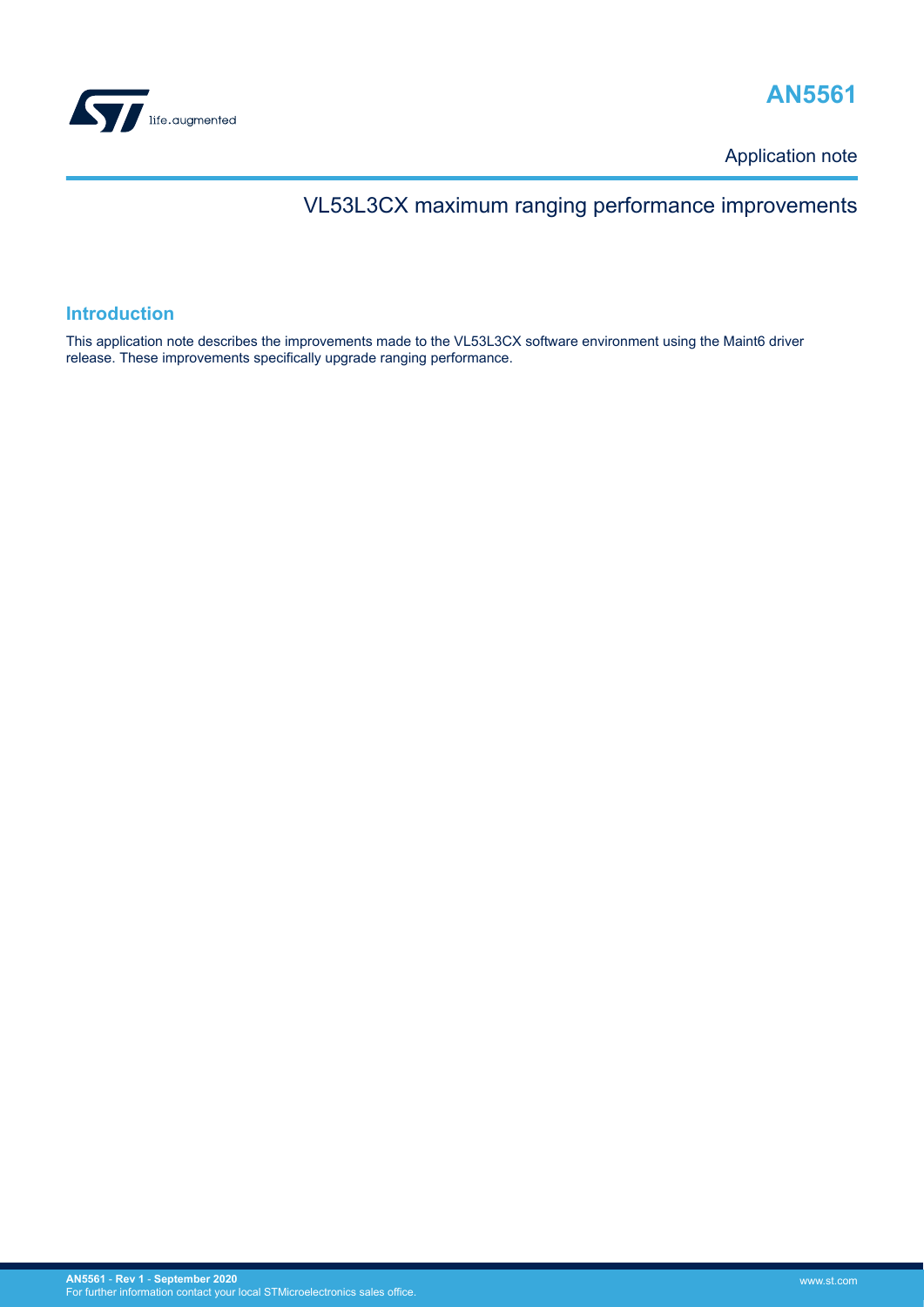# **1 Ranging performance**

## **1.1 Measurement conditions**

When taking ranging measurements, it is considered that:

- The full field of view (FoV) is covered (i.e. 25 $\degree$ )
- Charts used as targets are grey (17 % reflectance, N4.74 Munsell) and white (88 % reflectance, N9.5 Munsell).
- Nominal voltage is 2.8 V and temperature is 23 °C
- The device is controlled through the driver using the default settings (refer to UM2780 for a description of the driver settings).
- The detection rate is considered as 90 % and 50 % which is the percentage of good measurements reported by the device.
- Indoor (no IR) means there is no light contribution in the bandwidth 940 nm  $\pm$  30 nm.
- Outdoor overcast conditions means a back light level of 0.7 W/m² on the sensor, in the bandwidth 940 nm ± 30 nm.
- No coverglass is present corresponding to 5KLux in AM1.5 sunlight equivalent

## **1.2 Minimum ranging distance**

A target can be detected down to 10 mm and performance is specified down to 25 mm.

## **1.3 Maximum ranging distance**

The table below shows the ranging specifications for a typical VL53L3CX bare module, without cover glass, at room temperature (23 °C), with nominal voltage (2.8 V), and full FoV covered.

| Table 1. Maximum ranging capabilities with 33 ms timing budget in Medium distance mode |
|----------------------------------------------------------------------------------------|
|----------------------------------------------------------------------------------------|

|                                                          | <b>Conditions</b>     | Indoor $(1)$ |         | Outdoor overcast <sup>(2)</sup> |                  |  |
|----------------------------------------------------------|-----------------------|--------------|---------|---------------------------------|------------------|--|
|                                                          | <b>Detection rate</b> | 50%          | 90%     | 50%                             | 90%              |  |
| Target reflectance<br>level, full FoV<br>(reflectance %) | 88 %                  | 5000 mm      | 4300 mm | 1600 mm                         | 1400 mm          |  |
|                                                          | 54%                   | 4400 mm      | 4000 mm | 1300 mm                         | $1100$ mm        |  |
|                                                          | 17%                   | 2300 mm      | 1900 mm | 1100 mm                         | $900 \text{ mm}$ |  |

*1. Indoor, no infrared*

*2. Outdoor: 0.7 W/m² corresponding to 5 kLux in AM1.5 sunlight equivalent*

The ranging distances in the table below are those reported by the driver by the parameter called **RangeMeanMilliMeter**.

#### **Table 2. Maximum ranging capabilities with 33 ms timing budget in Long distance mode**

|                                                          | <b>Conditions</b>     | Indoor $(1)$ |         | Outdoor overcast <sup>(2)</sup> |         |
|----------------------------------------------------------|-----------------------|--------------|---------|---------------------------------|---------|
|                                                          | <b>Detection rate</b> | 50%          | 90%     | 50%                             | 90%     |
| Target reflectance<br>level, full FoV<br>(reflectance %) | 88 %                  | 4400 mm      | 3800 mm | 1200 mm                         | 1000 mm |
|                                                          | 54%                   | 3200 mm      | 2900 mm | $1100$ mm                       | 900 mm  |
|                                                          | 17%                   | 2000 mm      | 1800 mm | 900 mm                          | 700 mm  |

*1. Indoor, no infrared*

*2. Outdoor: 0.7 W/m² corresponding to 5 kLux in AM1.5 sunlight equivalent*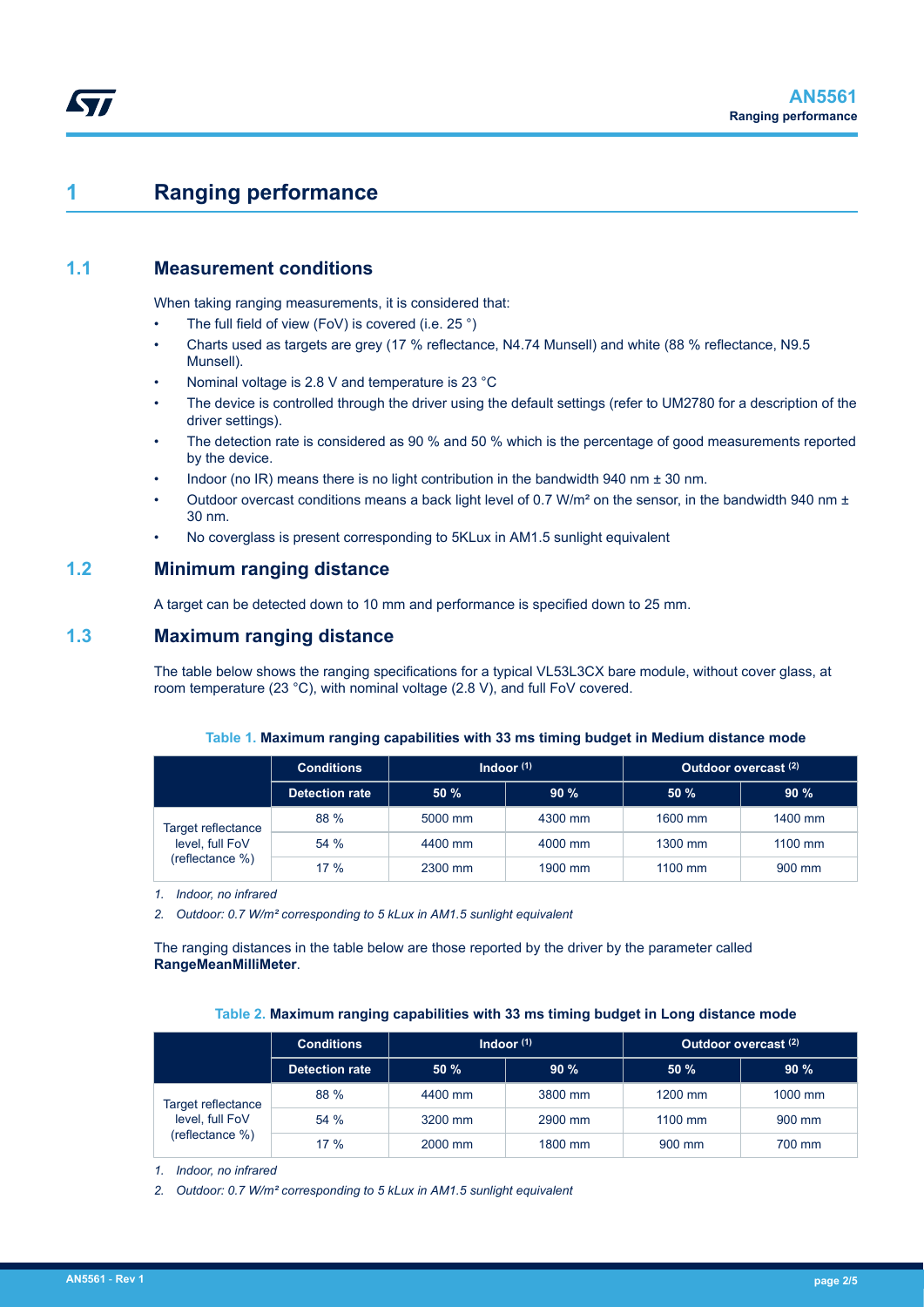## **1.4 Ranging accuracy**

*kyi* 

Ranging accuracy is defined as follows:

 $Ranging Accuracy = \frac{RangeMeanMillimeter}{TargetDistance} \times 100$ TargetDistance

The ranging accuracy is a direct evaluation of the measurement, including offset errors and output noise. This qualitative indicator includes measure-to-measure and part-to-part dispersion.

The table shows the ranging specifications for a typical VL53L3CX bare module, without cover glass, at room temperature (23 °C), with nominal voltage (2.8 V), and full FoV covered.

| Target reflectance level, full FoV | Distance (mm) | Indoor $(1)$ | Outdoor overcast <sup>(2)</sup> |
|------------------------------------|---------------|--------------|---------------------------------|
|                                    | 25-90         | $±8$ mm      | $±9$ mm                         |
| 88 %                               | 90-110        | ±5%          | ±6%                             |
|                                    | >110          | ±4%          | ±5%                             |
|                                    | 25-90         | $±8$ mm      | $±9$ mm                         |
| 54 %                               | 90-110        | ±5%          | ±7%                             |
|                                    | >110          | ±4%          | ±8%                             |
|                                    | 25-90         | $±7$ mm      | $±8$ mm                         |
| 17%                                | 90-110        | ±6%          | ±8%                             |
|                                    | >110          | ±5%          | ±10%                            |

### **Table 3. Ranging accuracy with 33 ms timing budget**

*1. Indoor: no infrared*

*2. Outdoor: 0.7 W/m²corresponding to 5 kLux in AM1.5 sunlight equivalent*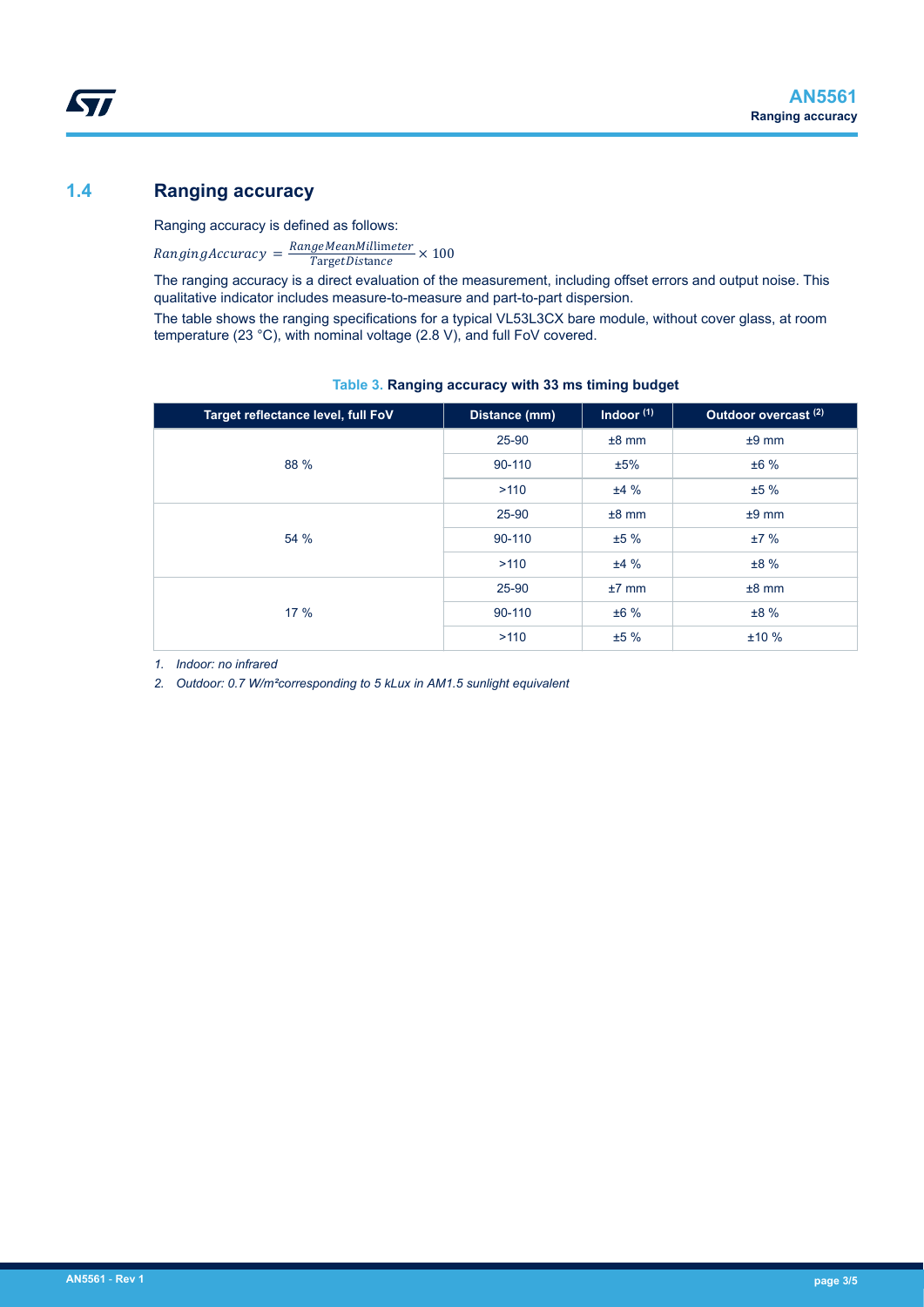# **Revision history**

### **Table 4. Document revision history**

| <b>Date</b> | <b>Version</b> | <b>Changes</b>  |
|-------------|----------------|-----------------|
| 25-Sep-2020 |                | Initial release |